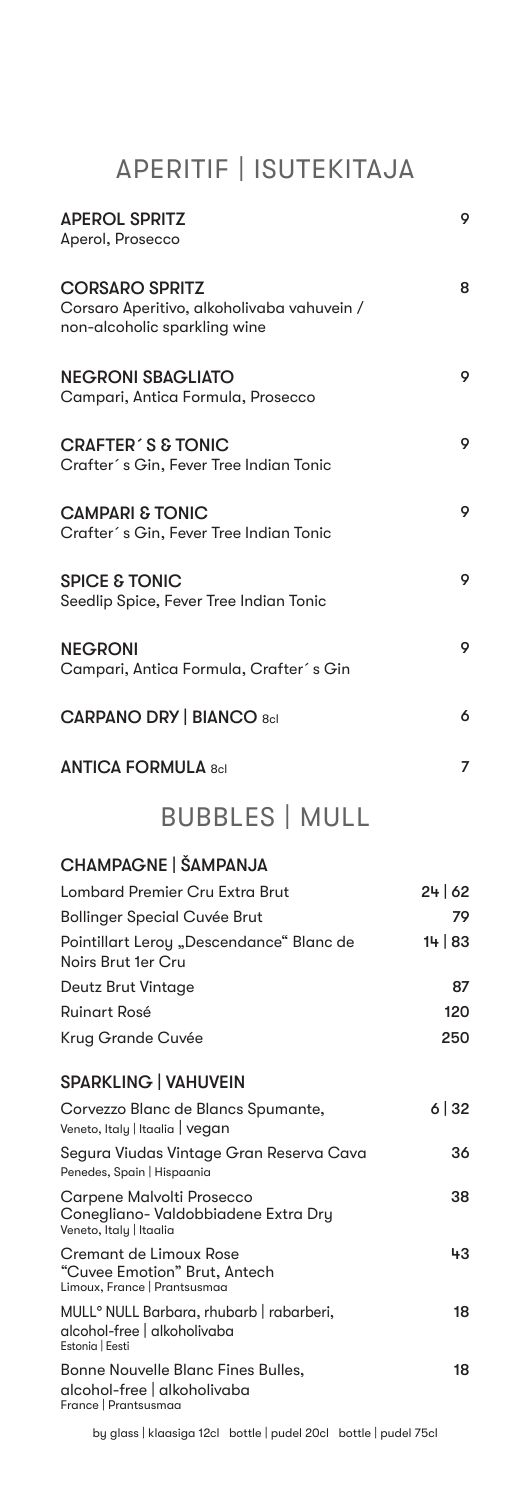#### HOUSE WINE | MAJAVEIN 6 | 12 | 32

Markus Huber Grüner Veltliner Winemaker´s Selection, Niederösterreich, Austria | organic, vegan

Campo Pietra Appassimento, South of Italy | Lõuna-Itaalia | organic

### WHITE | VALGE

#### FRANCE | PRANTSUSMAA

| Bourgogne                                                                             |                 |
|---------------------------------------------------------------------------------------|-----------------|
| Chablis, Ventoura                                                                     | 43              |
| Saint-Véran, Vieilles Vignes, "Maison Rouge",<br>Domaine de la Feuillarde             | 46              |
| Chablis 1er Cru La Chantrerie, Laroche                                                | 52              |
| Saint- Romain, Max                                                                    | 78              |
| Alsace                                                                                |                 |
| Riesling, Beyer                                                                       | 38              |
| Gewürztraminer "Evidence" Organic,<br>Lorentz vegan                                   | 39              |
| Riesling Grand Cru Altenberg Bergheim,<br>Lorentz   organic                           | 59              |
| Loire                                                                                 |                 |
| Folle Blanche, Gros Plant du Pays Nantais, 7   14   42<br>Domaine Pierre Luneau-Papin |                 |
| Sancerre Grande Reserve, Bourgeois                                                    | 48              |
| Languedoc                                                                             |                 |
| Nord Sud Viognier, Miquel   vegan                                                     | $6,5$   13   38 |

#### ITALY | ITAALIA

| Marche                                                                                      |  |
|---------------------------------------------------------------------------------------------|--|
| Serra del Conte Verdicchio dei Castelli Jesi<br>29<br>Classico, Garofoli                    |  |
| Alto Adige                                                                                  |  |
| Pinot Bianco, Cantina Terlano<br>43                                                         |  |
| 54<br>Winkl Sauvignon Blanc, Cantina Terlano                                                |  |
| Veneto                                                                                      |  |
| Soave Classico, Suavia<br>39                                                                |  |
| Friuli                                                                                      |  |
| Pinot Grigio, Casali Roncali<br>33                                                          |  |
| 54<br>Zuani Vigne, Zuani                                                                    |  |
| Umbria                                                                                      |  |
| Castello della Sala "San Giovanni della<br>42<br>Sala" Orvieto Classico Superiore, Antinori |  |

#### **PORTUGAL**

Vinho Verde, Quinta da Raza 30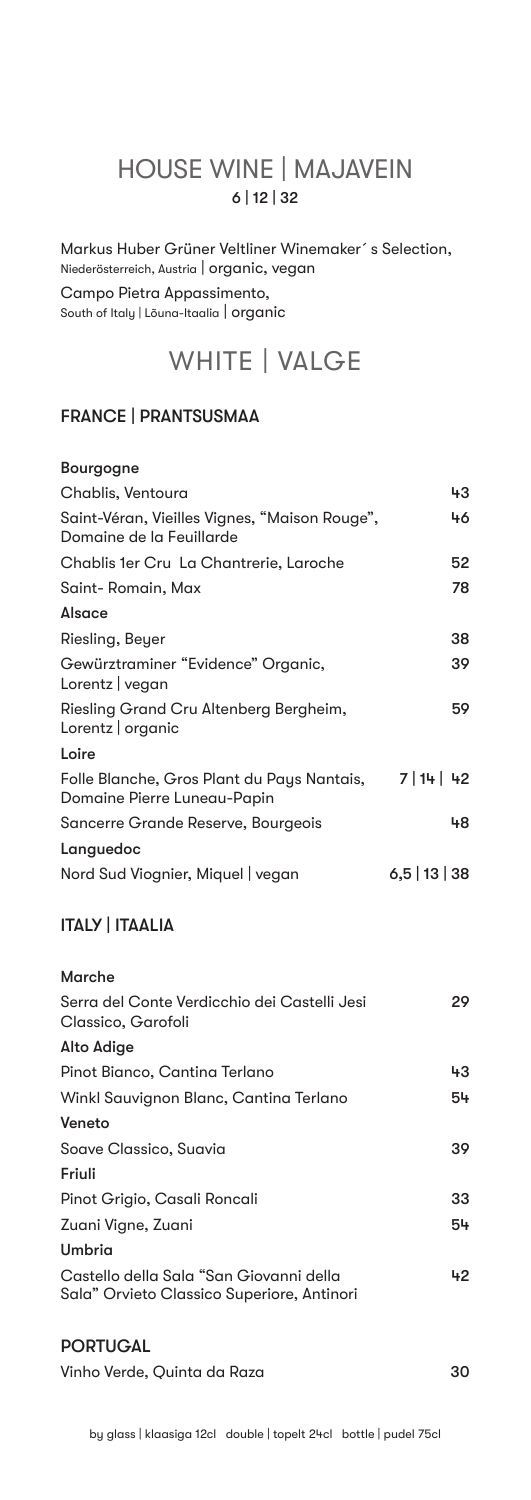| <b>GERMANY   SAKSAMAA</b>                                             |         |
|-----------------------------------------------------------------------|---------|
| Graacher Riesling Trocken, Reichsgraf von<br>Kesselstatt, Mosel       | 46      |
| <b>AUSTRIA</b>                                                        |         |
| Grüner Veltliner Federspiel Kollmitz,<br>Domäne Wachau, Wachau        | 39      |
| <b>SLOVENIA   SLOVEENIA</b>                                           |         |
| Furmint, Verus, Štajerska                                             | 34      |
| <b>NEW ZEALAND   UUS-MEREMAA</b><br>Sauvignon Blanc, Ara, Bourgeois   | 34      |
| Marlborough                                                           |         |
| USA   AMEERIKA                                                        |         |
| Chardonnay, Panamera, California                                      | 36      |
| ROSÉ   ROOSA                                                          |         |
| <b>ITALY   ITAALIA</b>                                                |         |
| Vurria Rosato di Nerello Mascalese,<br>Di Giovanna, Sicilia   organic | 6 12 32 |

### RED | PUNANE

#### FRANCE | PRANTSUSMAA

| <b>Bordeaux</b>                                  |         |
|--------------------------------------------------|---------|
| Château de Respide, Graves                       | 7 14 43 |
| Château La Croix St-Vincent, Pomerol             | 59      |
| Château Kirwan, 3th Grand Cru Classe,<br>Margaux | 115     |
| Château d'Armailhac, Rothschild, Pauillac        | 128     |
| <b>Bourgogne</b>                                 |         |
| Santenay "Clos de Malte", Jadot                  | 56      |
| Chevrey-Chambertin, Chanson Pere & Fils          | 98      |
| Rhone                                            |         |
| Crozes-Hermitage, Guigal                         | 49      |
| Languedoc                                        |         |
| Château d'Anglès "Classique" Rouge, Fabre        | 39      |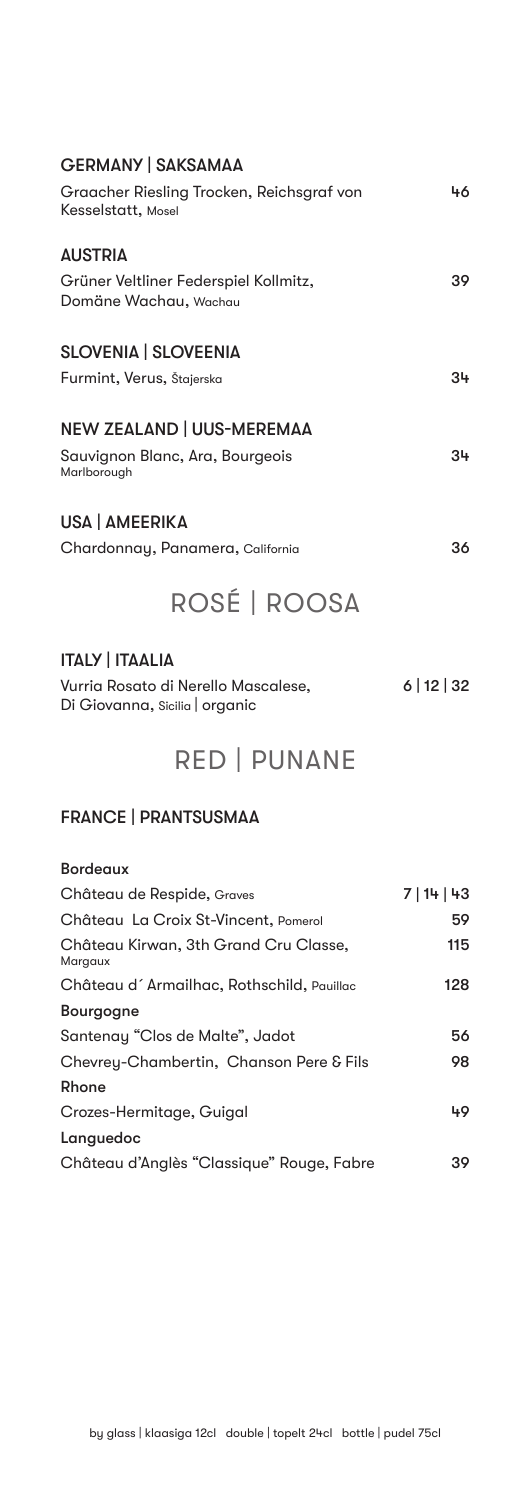#### ITALY | ITAALIA

| Toscana                                                                                                      |                 |
|--------------------------------------------------------------------------------------------------------------|-----------------|
| Chianti Classico, Castello d'Albola                                                                          | 39              |
| La Braccesca Vino Nobile di Montepulciano,<br>Antinori                                                       | 48              |
| Brunello di Montalcino Il Vino dei Poeti,<br>Bottega                                                         | 57              |
| Tignanello, Antinori                                                                                         | 120             |
| Piemonte                                                                                                     |                 |
| Sito Moresco, Gaja   37,5cl<br>Barolo "Patres" San Silvestro<br>Barbaresco Bricco Asili "Bernardot", Ceretto | 39<br>49<br>115 |
| Veneto                                                                                                       |                 |
| Valpolicella, Corte Giara by Allegrini                                                                       | $6,5$   13   39 |
| Costasera Amarone Classico, Masi                                                                             | 62              |
| Puglia                                                                                                       |                 |
| Orion Primitivo, Masseria Li Veli                                                                            | 39              |
| SPAIN   HISPAANIA                                                                                            |                 |
| Coto de Imaz Reserva, El Coto, Rioja                                                                         | 32              |
| Anjoli, Ardevol, Priorat                                                                                     | 41              |
| <b>AUSTRALIA   AUSTRAALIA</b>                                                                                |                 |
| Le Secateur Shiraz, Hewitson,<br><b>Barossa Valley</b>                                                       | 34              |
| <b>NEW ZEALAND   UUS-MEREMAA</b>                                                                             |                 |
| Pinot Noir, Ara, Marlborough                                                                                 | 36              |
| <b>ARGENTINA   ARGENTIINA</b>                                                                                |                 |
| Unanime, Mascota Vineyards, Mendoza                                                                          | 43              |
| CHILE   TŠIILI                                                                                               |                 |
| Carmenere Gran Reserva, Koyle,<br>Colchagua Valley   biodynamic, vegan                                       | 43              |
| SOUTH AFRICA   LÕUNA-AAFRIKA                                                                                 |                 |
| Platinum Pinotage, Lyngrove, Stellenbosch                                                                    | 48              |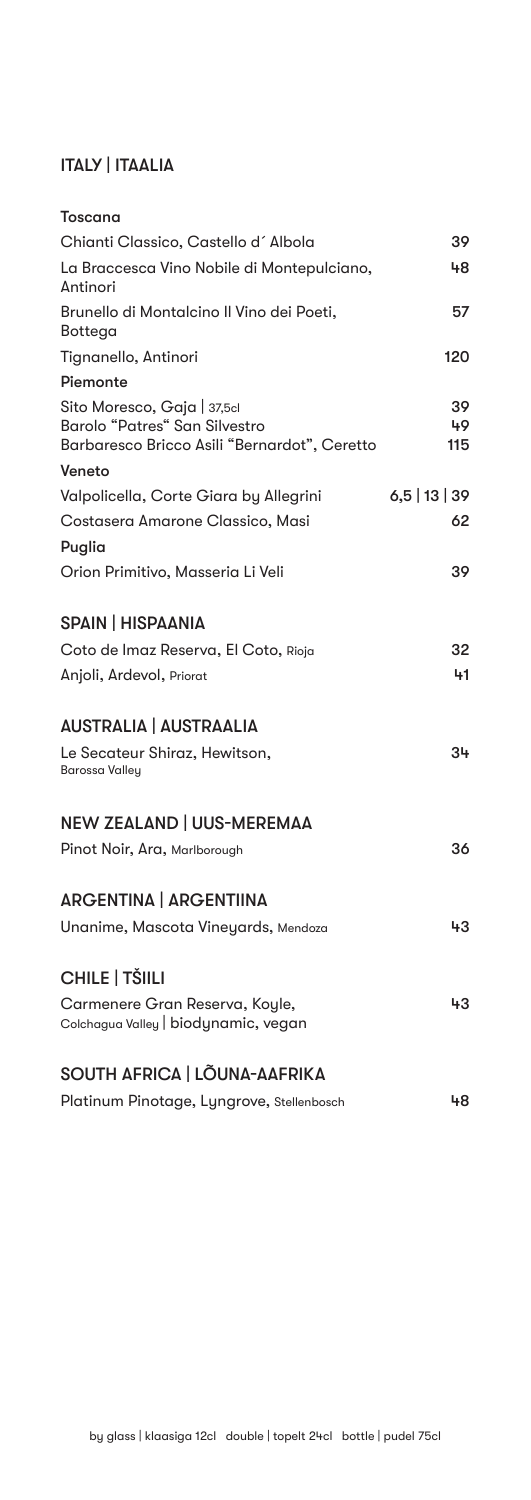## SWEET | MAGUS

| Beerenauslese, Schmitt Söhne,<br>Rheinhessen, Germany   Saksamaa | 6134       |
|------------------------------------------------------------------|------------|
| Château Grillon,<br>Sauternes, France   Prantsusmaa              | $7.5$   35 |
| Late Bottled Vintage Port, Van Zellers                           | 8          |
| Fernando de Castilla Pedro Ximenez Classic<br>Sherry             | 5.5        |

by glass | klaasiga 8cl bottle | pudel 50cl | 75cl

### VODKA | VIIN

| Viru Valge | 5   |
|------------|-----|
| Hõbe       | 5,5 |
| Grey Goose | 8   |

AKVAVIT

| Aalborg Jubiläums Akvavit |  |
|---------------------------|--|
|                           |  |

### GIN | DŹINN

| Crafter's                                    | 6   |
|----------------------------------------------|-----|
| <b>Crafter's Aromatic Flower</b>             | 6   |
| Hendrick's                                   | 6.5 |
| Tangueray Rangpur                            | 7   |
| Junimperium                                  | 7.5 |
| <b>Tangueray Ten</b>                         | 7.5 |
| Kyrö Napue 48                                | 8,5 |
| Monkey 47                                    | 11  |
| Seedlip Spice (non-alcoholic   alkoholivaba) | 6   |

#### COGNAC | KONJAK

| <b>Baron Otard VSOP</b> | o  |
|-------------------------|----|
| Hennessy VSOP           | 12 |
| Delamain XO             | 15 |
| Hennessy XO             | 24 |

# BRANDY | BRÄNDI

Torres 10Y 6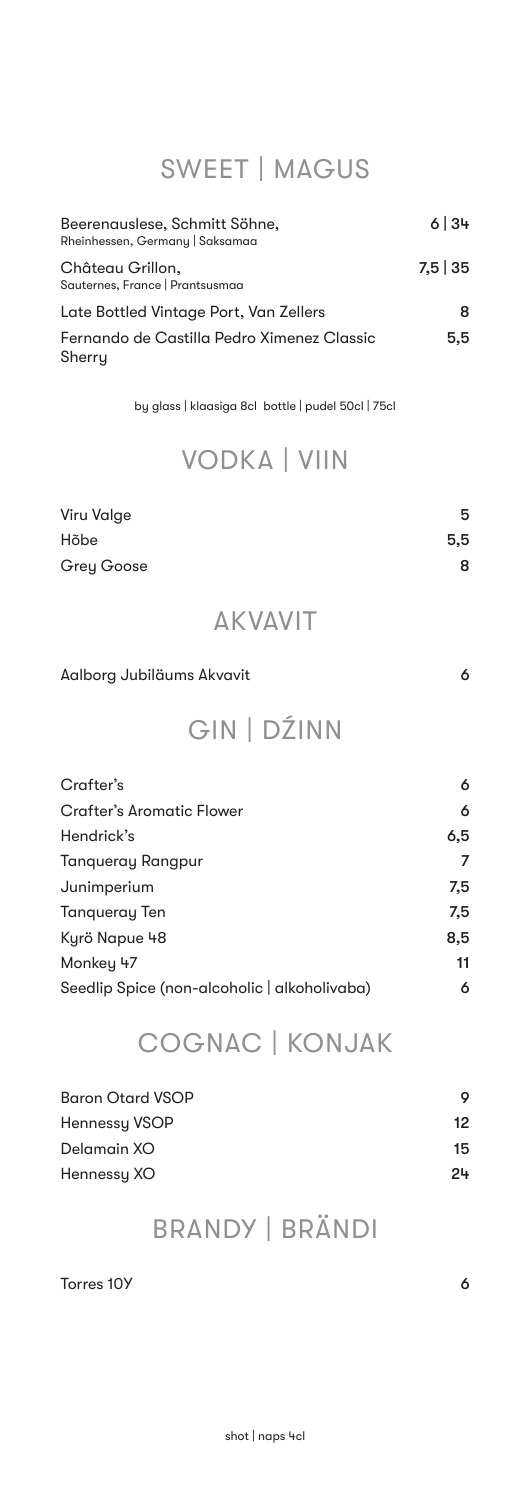# CALVADOS | KALVADOS

| Comte Louis de Lauriston Reserve Calvados<br>Drouin Calvados Pays d'Auge<br>"Pomme Prisonniere"                                                       | 8<br>13                              |
|-------------------------------------------------------------------------------------------------------------------------------------------------------|--------------------------------------|
| <b>GRAPPA</b>                                                                                                                                         |                                      |
| Nonino il Merlot di Grappa<br>Nonino Grappa Riserva Antica Cuvée 5Y                                                                                   | 8<br>10                              |
| RUM   RUMM                                                                                                                                            |                                      |
| Havana Club Anejo 3YO<br>Havana Club Especial<br>Zacapa 23Y Solera Gran Reserva                                                                       | 6<br>6<br>10                         |
| <b>CACHACA</b>                                                                                                                                        |                                      |
| Cachaca 51                                                                                                                                            | 6                                    |
| <b>TEQUILA   TEKIILA</b>                                                                                                                              |                                      |
| Don Julio Blanco<br>Don Julio Reposado                                                                                                                | 7<br>7                               |
| WHISKY   VISKI                                                                                                                                        |                                      |
| Jameson<br><b>Ballantines</b><br>J.W. Red Label<br><b>Bulleit Bourbon</b><br>Jack Daniel's<br>Chivas Regal 12Y0<br>J.W. Black Label<br>Singleton 12YO | 6<br>6<br>6<br>7<br>7<br>7<br>8<br>9 |
| Talisker 10YO<br>Lagavulin 16YO                                                                                                                       | 10<br>12                             |

# LIQUEUR | LIKÖÖR

| Vana Tallinn       | 5 |
|--------------------|---|
| Vana Tallinn Cream | 5 |
| <b>Baileys</b>     | 5 |
| Limoncello         | 5 |
| Kahlua             | 5 |
| Sõstar & Suits     | 5 |
| Amaretto           | 5 |
| Kristallkümmel     | 5 |
| Jägermeister       | 5 |
|                    |   |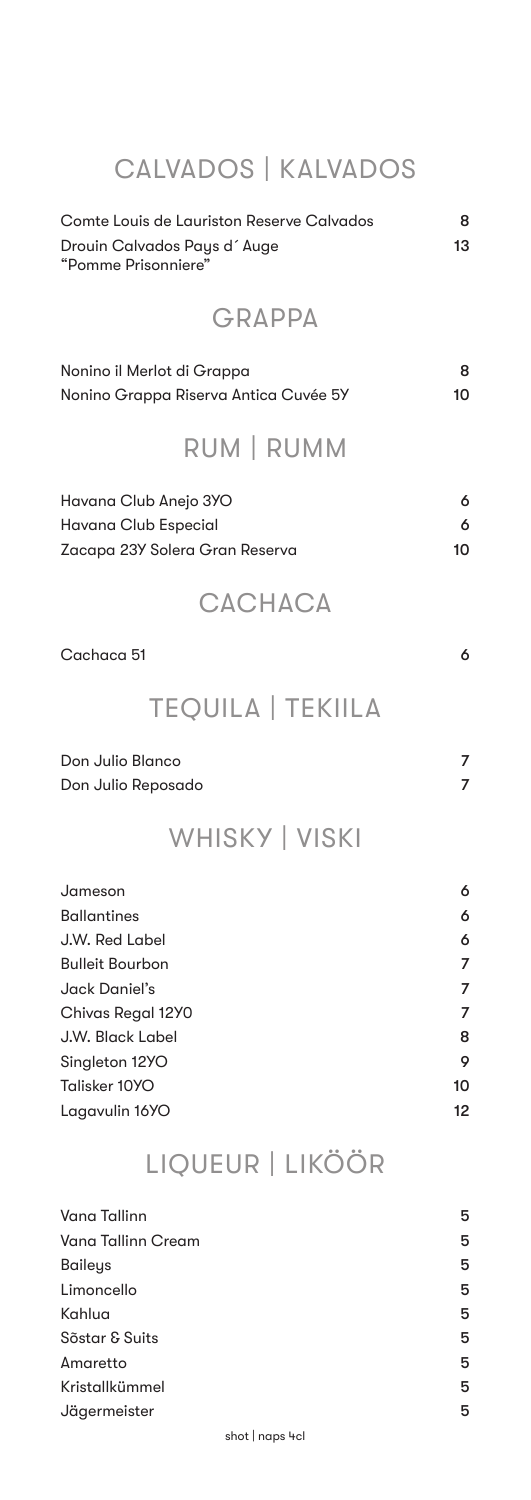## BEER | ÕLU

| Saku Originaal 4,7%   50cl         | 5,5 |
|------------------------------------|-----|
| Saku Hele 5,2%   50cl              | 5,5 |
| Saku Tume 6,7%   50cl              | 5.5 |
| Saku On Ice 5% 33cl                | 4.5 |
| Carlsberg 5% 33cl                  | 5   |
| Corona 4,5%   35,5cl               | 5   |
| Guiness Original 5%   33cl         | 5   |
| Birra Moretti 4,6%   33cl          | 5   |
| Carlsberg Alcohol-free 0,5%   33cl | 4.5 |

### ESTONIAN CRAFT BEER EESTI KÄSITÖÖÕLU

| Pühaste Meritäht 5,2%   33cl                                         | 5.5 |
|----------------------------------------------------------------------|-----|
| Põhjala Prenzlauer Berg- vaarika berliner<br>weisse 4,5% IBU5   33cl | 5.5 |
| Põhjala Meri 4,4%   33cl                                             | 5.5 |
| Põhjala Virmalised 6,5%   33cl                                       | 5.5 |
| Must Siid, Nisu Porter, Lehe 6,5%   33cl                             | 6   |
| Suur India Pale, Lehe 7,0%   33cl                                    | 5.5 |
| Öllenaut Baltic Porter 7,9%   33cl                                   | 5.5 |

### CIDER & LONG DRINK SIIDER & SEGUJOOK

| Sommersby Pear 4,5%   33cl                                 | 4.5 |
|------------------------------------------------------------|-----|
| Louis Raison Apple Crisp 5,5%   33cl                       | 5   |
| Comte Louis de Lauriston Cidre Brut de<br>Normandie   75cl | 24  |
| Hartwall Original Long Drink 5,5%   33cl                   | 4.5 |